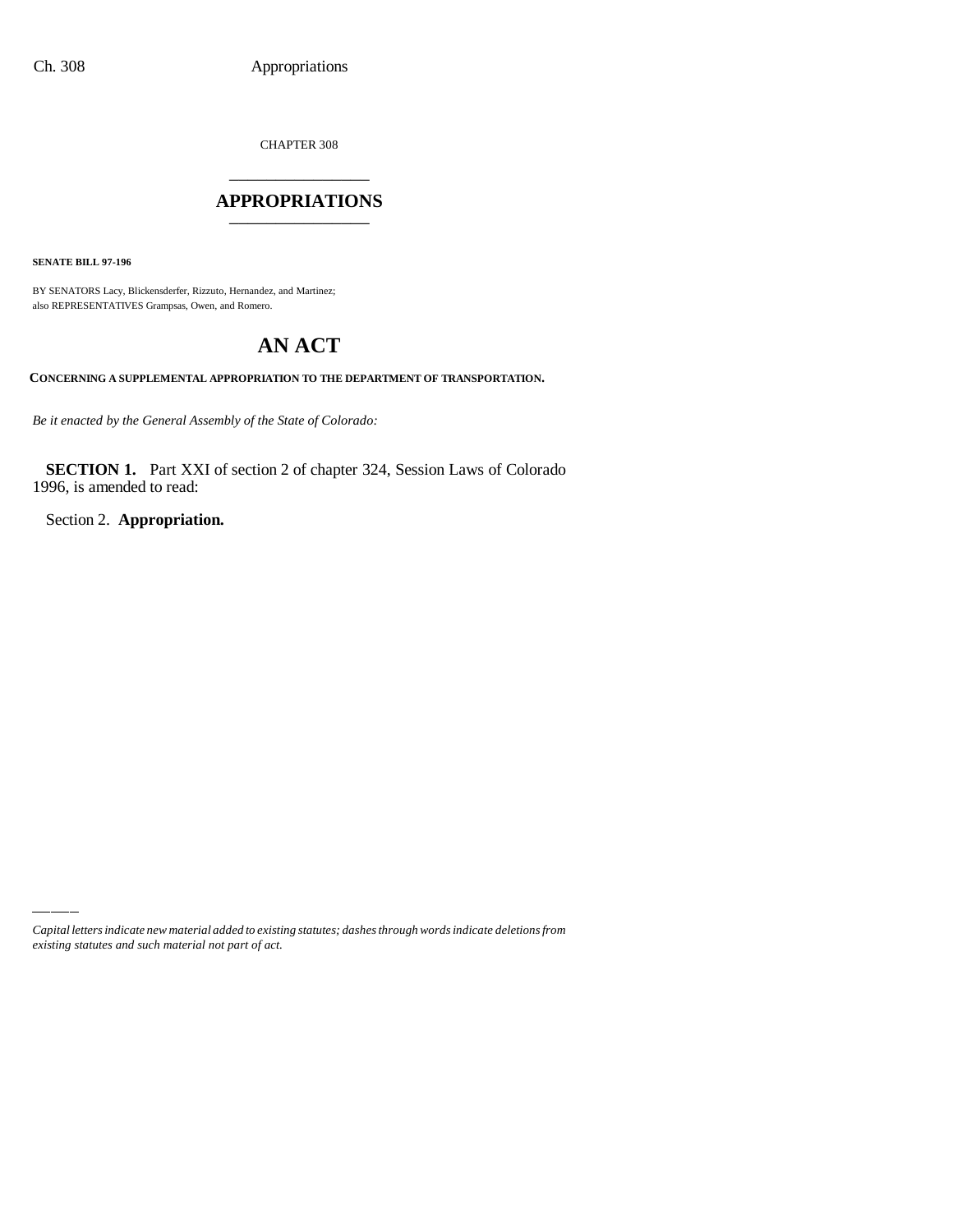|                 |              |                | <b>APPROPRIATION FROM</b> |              |               |                |  |
|-----------------|--------------|----------------|---------------------------|--------------|---------------|----------------|--|
|                 |              |                | GENERAL                   |              | <b>CASH</b>   |                |  |
| ITEM &          |              | <b>GENERAL</b> | <b>FUND</b>               | CASH         | <b>FUNDS</b>  | <b>FEDERAL</b> |  |
| <b>SUBTOTAL</b> | <b>TOTAL</b> | <b>FUND</b>    | <b>EXEMPT</b>             | <b>FUNDS</b> | <b>EXEMPT</b> | <b>FUNDS</b>   |  |
|                 |              |                |                           |              |               |                |  |

### **PART XXI DEPARTMENT OF TRANSPORTATION**

| (1) EXECUTIVE DIRECTOR        |        |         |                  |                    |        |
|-------------------------------|--------|---------|------------------|--------------------|--------|
| Health, Life, and Dental      | 44,719 |         | $15.900^{\rm a}$ | 9.974 <sup>b</sup> | 18,845 |
| Short-term Disability         | 2,111  |         | 748 <sup>c</sup> | 566 <sup>b</sup>   | 797    |
| Salary Survey and             |        |         |                  |                    |        |
| Anniversary Increases         | 39,113 |         | $12.535^d$       | 7.178 <sup>b</sup> | 19,400 |
| Workers' Compensation         | 875    |         | $875^\circ$      |                    |        |
| Legal Services for 186 hours  | 8,825  |         | 4.033e           | $1.755^{\rm b}$    | 3,037  |
| <b>Vehicle Lease Payments</b> | 3,144  |         | $3,144^e$        |                    |        |
| <b>Leased Space</b>           | 29,338 |         | 29,338f          |                    |        |
|                               |        | 128.125 |                  |                    |        |

a Of this amount, \$3,975 shall be from fines collected pursuant to Section 43-4-402, C.R.S., \$2,544 shall be from fees collected pursuant to Section 42-4-1704, C.R.S., and \$9,381 shall be from the Aviation Fund.

**b** These amounts shall be from the Highway Users Tax Fund.

c Of this amount, \$166 shall be from fines collected pursuant to Section 43-4-402, C.R.S., \$506 shall be from the Aviation Fund, and \$76 shall be from fees collected

pursuant to Section 42-4-1704, C.R.S.

d Of this amount, \$2,883 shall be from fines collected pursuant to Section 43-4-402, C.R.S., \$7,897 shall be from the Aviation Fund and \$1,755 shall be from fees collected pursuant to Section 42-4-1704, C.R.S.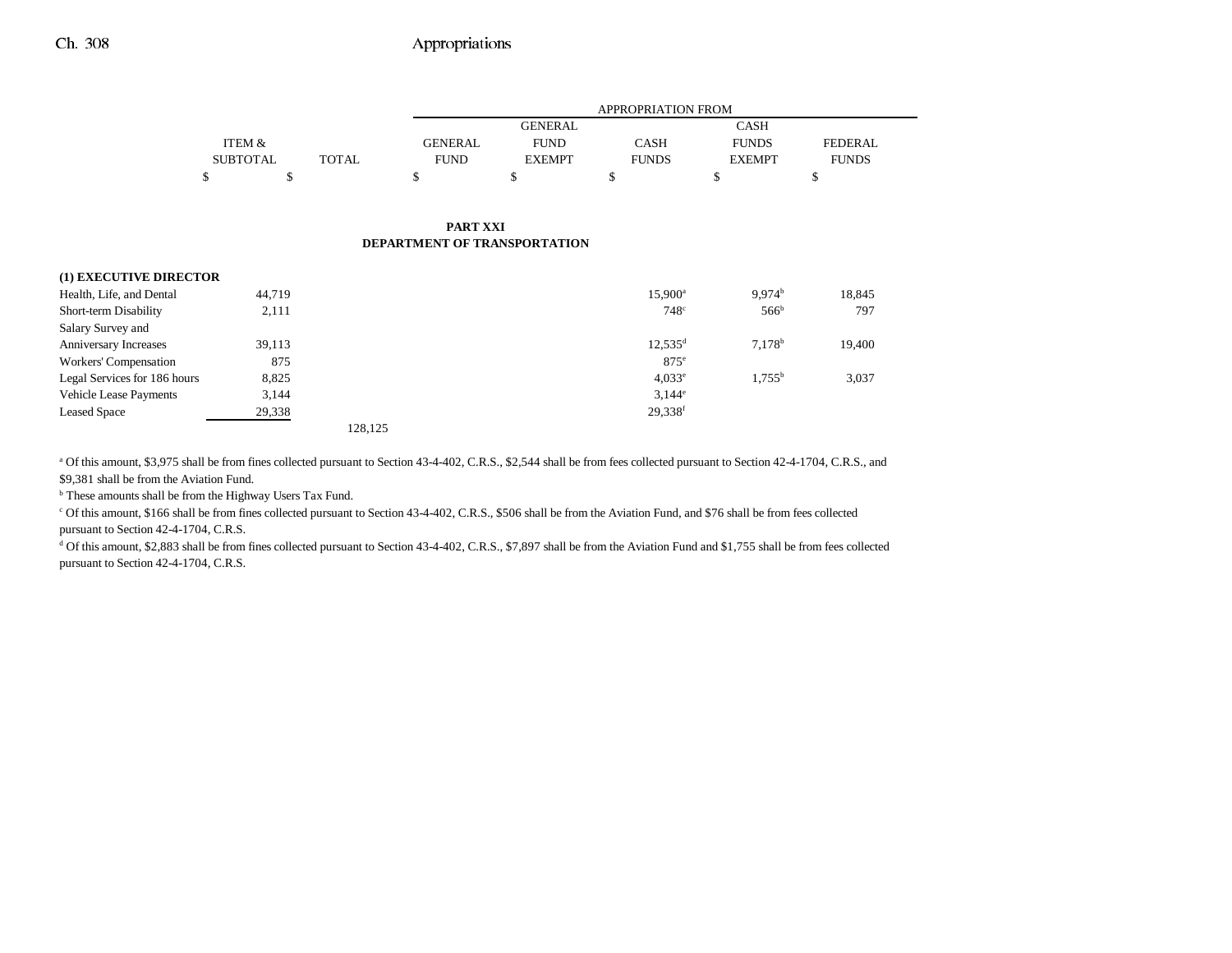e This amount shall be from the Aviation Fund.

f Of this amount, \$3,204 shall be from fines collected pursuant to Section 43-4-402, C.R.S., and \$26,134 shall be from the Aviation Fund.

## **(2) OFFICE OF TRANSPORTATION SAFETY**

| (A) Transportation Safety Program |                |                  |             |
|-----------------------------------|----------------|------------------|-------------|
| <b>Personal Services</b>          | 384,620        | $192.310^a$      | 192,310     |
|                                   | $(7.5$ FTE $)$ |                  |             |
| <b>Operating Expenses</b>         | 69.246         | $34,623^{\circ}$ | 34,623      |
| <b>Indirect Cost Assessment</b>   | 44.359         | $22,179^{\circ}$ | 22,180      |
| Highway Safety Plan               | 2.400.000      |                  | 2,400,000   |
|                                   |                |                  | $(3.0$ FTE) |
|                                   | 2,898,225      |                  |             |

a These amounts shall be from the Highway Users Tax Fund.

| (B) Special Purpose<br>Law Enforcement Assistance<br>Fund - Grants to Cities and |           |                        |             |
|----------------------------------------------------------------------------------|-----------|------------------------|-------------|
| Counties                                                                         | 1,732,501 | 1,732,501 <sup>a</sup> |             |
|                                                                                  |           | $(2.0$ FTE)            |             |
| <b>Fatal Accident Reporting</b>                                                  |           |                        |             |
| System                                                                           | 69,198    |                        | 69,198      |
|                                                                                  |           |                        | $(1.5$ FTE) |
| Drunk Driving Prevention                                                         |           |                        |             |
| Program                                                                          | 725,000   |                        | 725,000     |
|                                                                                  |           |                        | $(1.0$ FTE) |
| Alcohol Traffic Safety                                                           |           |                        |             |
| Program                                                                          | 725,000   |                        | 725,000     |
| Motorcycle Operator Safety                                                       |           |                        |             |
| Training                                                                         | 393,453   | 393,453 <sup>b</sup>   |             |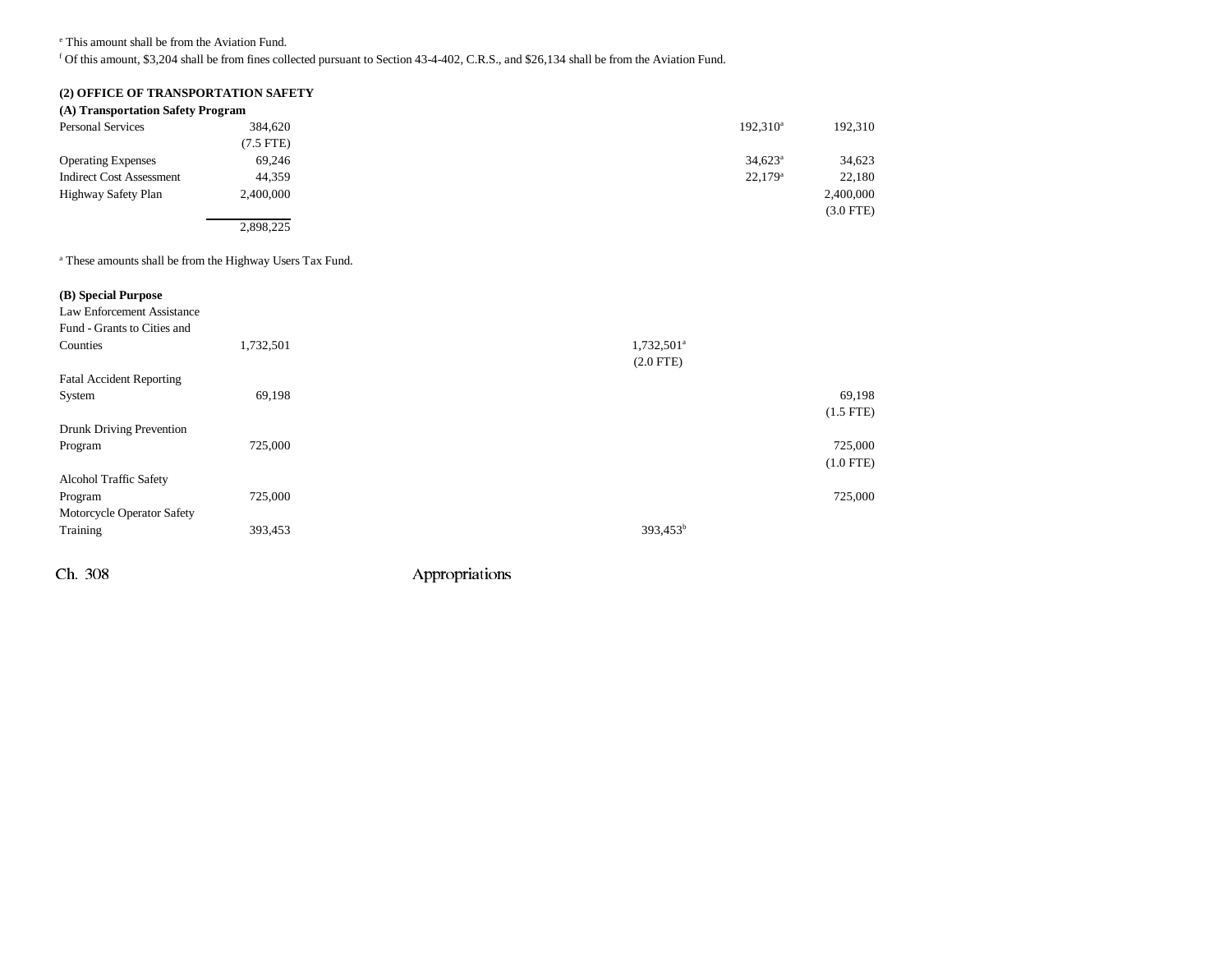|                                                                                                           |                                      |             |              | <b>APPROPRIATION FROM</b>     |                                                |                      |                                              |                                |  |
|-----------------------------------------------------------------------------------------------------------|--------------------------------------|-------------|--------------|-------------------------------|------------------------------------------------|----------------------|----------------------------------------------|--------------------------------|--|
|                                                                                                           | <b>ITEM &amp;</b><br><b>SUBTOTAL</b> |             | <b>TOTAL</b> | <b>GENERAL</b><br><b>FUND</b> | <b>GENERAL</b><br><b>FUND</b><br><b>EXEMPT</b> | CASH<br><b>FUNDS</b> | <b>CASH</b><br><b>FUNDS</b><br><b>EXEMPT</b> | <b>FEDERAL</b><br><b>FUNDS</b> |  |
|                                                                                                           | \$                                   | \$          |              | \$                            | \$                                             | \$                   | \$                                           | \$                             |  |
|                                                                                                           |                                      |             |              |                               |                                                |                      |                                              |                                |  |
|                                                                                                           |                                      |             |              |                               |                                                | $(1.0$ FTE)          |                                              |                                |  |
| <b>NATIONAL AUTOMOTIVE</b>                                                                                |                                      |             |              |                               |                                                |                      |                                              |                                |  |
| <b>OCCUPANT PROTECTION</b>                                                                                |                                      |             |              |                               |                                                |                      |                                              |                                |  |
| <b>CAMPAIGN</b>                                                                                           |                                      | 300,000     |              |                               |                                                |                      | $300,000$ °                                  |                                |  |
|                                                                                                           |                                      | 3,645,152   |              |                               |                                                |                      |                                              |                                |  |
|                                                                                                           |                                      | 3,945,152   |              |                               |                                                |                      |                                              |                                |  |
| <sup>a</sup> These amounts shall be from fines collected pursuant to Section 43-4-402, C.R.S.             |                                      |             |              |                               |                                                |                      |                                              |                                |  |
| <sup>b</sup> These amounts shall be from fees collected pursuant to Section 42-4-1704, C.R.S.             |                                      |             |              |                               |                                                |                      |                                              |                                |  |
| <sup>c</sup> THIS AMOUNT SHALL BE FROM A GRANT FROM THE NATIONAL AUTOMOTIVE OCCUPANT PROTECTION CAMPAIGN. |                                      |             |              |                               |                                                |                      |                                              |                                |  |
|                                                                                                           |                                      |             | 6,543,377    |                               |                                                |                      |                                              |                                |  |
|                                                                                                           |                                      |             | 6,843,377    |                               |                                                |                      |                                              |                                |  |
| (3) DIVISION OF TRANSPORTATION DEVELOPMENT                                                                |                                      |             |              |                               |                                                |                      |                                              |                                |  |
| <b>Transportation Services for</b>                                                                        |                                      |             |              |                               |                                                |                      |                                              |                                |  |
| the Handicapped and Elderly                                                                               |                                      | 96,301      |              |                               |                                                |                      | $19,260^a$                                   | 77,041                         |  |
|                                                                                                           |                                      | $(1.6$ FTE) |              |                               |                                                |                      |                                              |                                |  |
| <b>Disbursements for Services</b>                                                                         |                                      |             |              |                               |                                                |                      |                                              |                                |  |
| for the Handicapped and                                                                                   |                                      |             |              |                               |                                                |                      |                                              |                                |  |
| Elderly                                                                                                   |                                      | 756,000     |              |                               |                                                |                      |                                              | $126,000^b(L)$<br>630,000      |  |
|                                                                                                           |                                      |             | 852,301      |                               |                                                |                      |                                              |                                |  |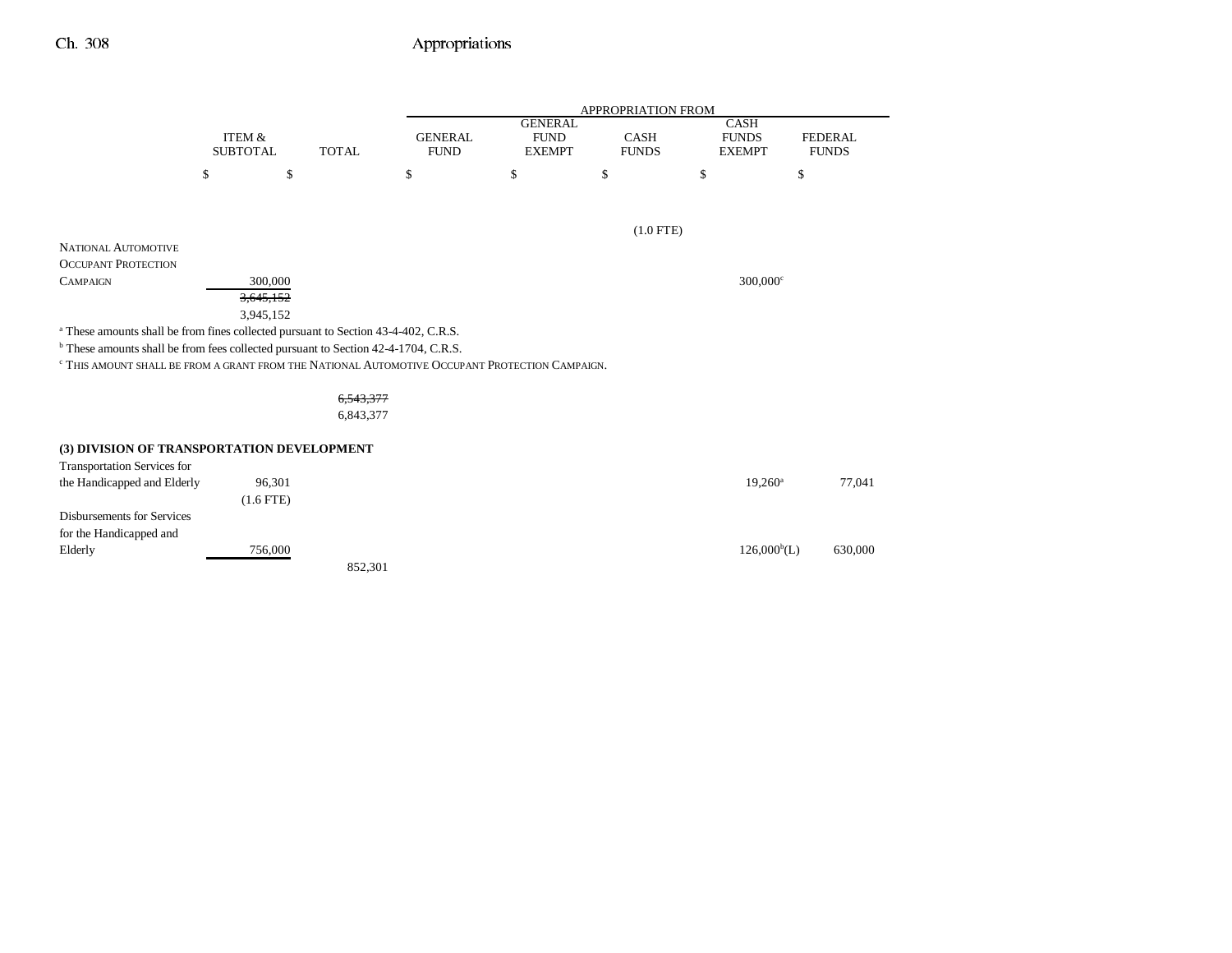a This amount shall be from the Highway Users Tax Fund.

 $<sup>b</sup>$  This amount shall be from funds provided by local communities.</sup>

| (4) DIVISION OF AERONAUTICS                                 |           |            |                                                    |             |
|-------------------------------------------------------------|-----------|------------|----------------------------------------------------|-------------|
| <b>Personal Services</b>                                    | 326,991   |            | $241,634$ <sup>a</sup>                             | 85,357      |
|                                                             |           |            | $(5.0$ FTE)                                        | $(2.0$ FTE) |
| <b>Operating Expenses</b>                                   | 71,331    |            | 71,331 <sup>a</sup>                                |             |
| <b>Indirect Cost Assessment</b>                             | 21,610    |            | $21,610^a$                                         |             |
| <b>Federal Grants and Refunds</b>                           | 185,000   |            |                                                    | 185,000     |
| Formula Refunds                                             | 8,124,648 |            | 8,124,648 <sup>a</sup>                             |             |
| <b>Discretionary Grants</b>                                 | 2,358,769 |            | $2,358,769^{\circ}$                                |             |
|                                                             | 4,858,769 |            | $4,858,769$ <sup>a</sup>                           |             |
|                                                             |           | 11,088,349 |                                                    |             |
|                                                             |           | 13,588,349 |                                                    |             |
| <sup>a</sup> These amounts shall be from the Aviation Fund. |           |            |                                                    |             |
| (5) ADMINISTRATION <sup>154</sup>                           |           | 19,764,043 | 19,764,043 <sup>a</sup><br>$(220.2 \text{ FTE})^b$ |             |
|                                                             |           |            |                                                    |             |

<sup>a</sup> Of this amount, \$17,206,933 shall be from the State Highway Fund, and \$2,557,110 (T) shall be funded internally by various cash funds exempt sources in the Department. This amount also includes Legal Services for 16,367 hours.

<sup>b</sup> Of this number, 183.2 FTE are administrative FTE funded by the State Highway Fund, and 37.0 FTE are funded internally by various cash funds exempt sources in the Department.

| (6) CONSTRUCTION,<br><b>MAINTENANCE AND</b> |                                        |                          |             |
|---------------------------------------------|----------------------------------------|--------------------------|-------------|
| <b>OPERATIONS</b> <sup>131</sup>            | 569,433,879<br>$(3.051.9 \text{ FTE})$ | 368,867,041 <sup>a</sup> | 200,566,838 |
|                                             |                                        |                          |             |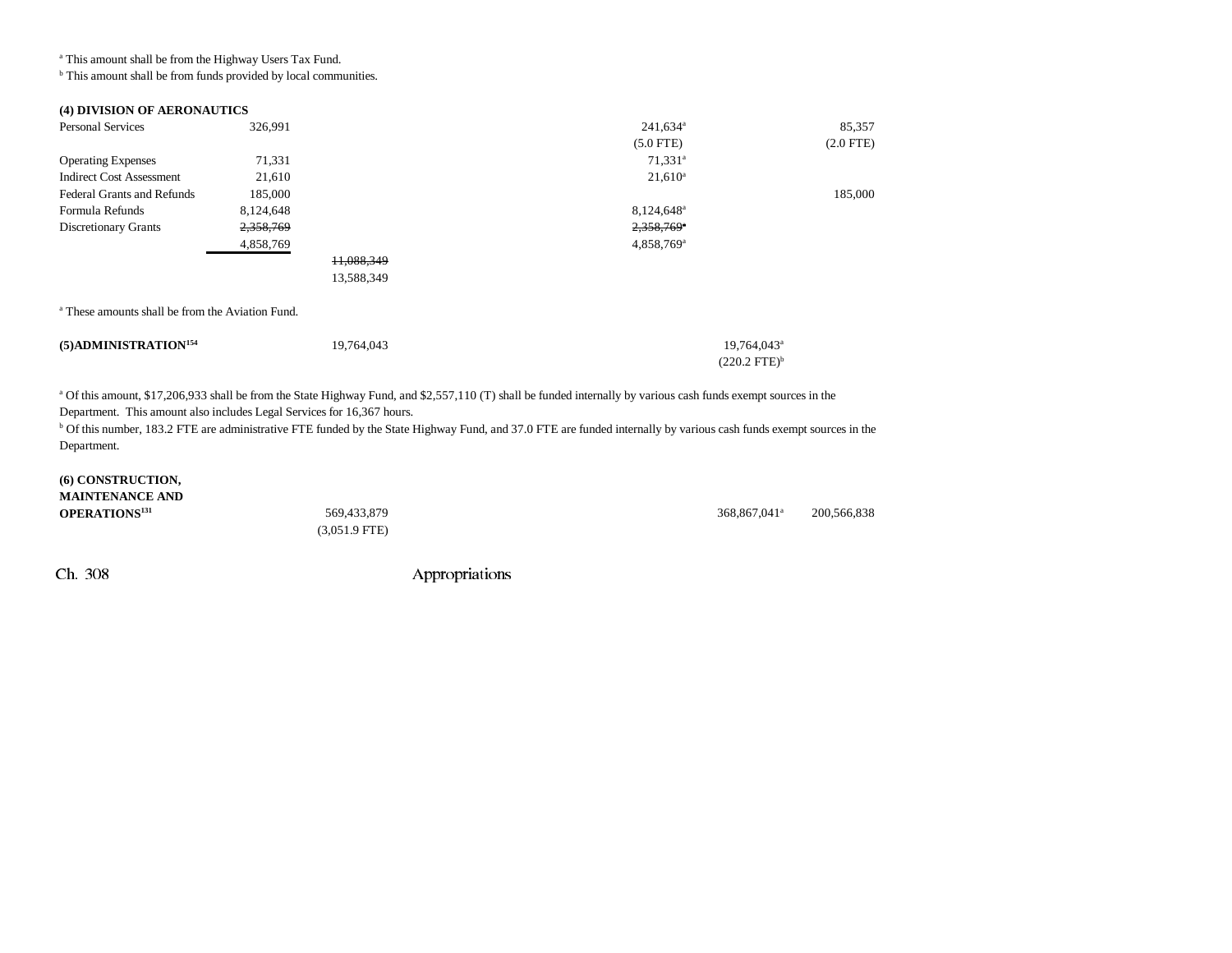|                 |              |                | APPROPRIATION FROM |              |               |              |  |  |
|-----------------|--------------|----------------|--------------------|--------------|---------------|--------------|--|--|
|                 |              |                | GENERAL.           |              | CASH          |              |  |  |
| ITEM &          |              | <b>GENERAL</b> | <b>FUND</b>        | CASH         | <b>FUNDS</b>  | FEDERAL      |  |  |
| <b>SUBTOTAL</b> | <b>TOTAL</b> | FUND           | <b>EXEMPT</b>      | <b>FUNDS</b> | <b>EXEMPT</b> | <b>FUNDS</b> |  |  |
| ¢               |              |                |                    |              |               |              |  |  |
|                 |              |                |                    |              |               |              |  |  |

a This amount shall be from the State Highway Fund. Also, of this amount, \$48,231 is for leased space at the Grand Junction State Office Building. These funds are subject to appropriation by the State Transportation Commission pursuant to Sections 43-1-106(8)(h) and 43-1-113(14)(a), C.R.S. They are included here for informational purposes.

#### **(7) COUNTY AND MUNICIPAL BRIDGE**

| <b>FUNDS</b> | 13.497.301 | $2.328.000^{\circ}$ | +1.169.301 <sup>b</sup> |
|--------------|------------|---------------------|-------------------------|
|              | 29,322,288 | $3.928.000^a$       | 25,394,288 <sup>b</sup> |

<sup>a</sup> This amount shall be from interest earnings from funds given to counties and municipalities pursuant to Section 43-4-205(7)(a),C.R.S.

<sup>a</sup> This amount represents the funds given to counties and municipalities pursuant to Section 43-4-205(7)(a), C.R.S.

| (8) GAMING IMPACTS <sup>155</sup> | 2.658,000 | $2,658,000^{\rm a}$ |
|-----------------------------------|-----------|---------------------|
|                                   |           |                     |

<sup>a</sup> This amount shall be from the Limited Gaming Fund pursuant to Section 12-47.1-701 (c)(I), C.R.S.

### **TOTALS PART XXI**

| $(TRANSPORTATION)^{2,3}$ | <del>\$623,965,375</del> | \$17.996.519 | <del>\$400,214,230</del> \$205,754,626 |  |
|--------------------------|--------------------------|--------------|----------------------------------------|--|
|                          | \$642,590,362            | \$22,096,519 | \$414,739,217 <sup>a</sup>             |  |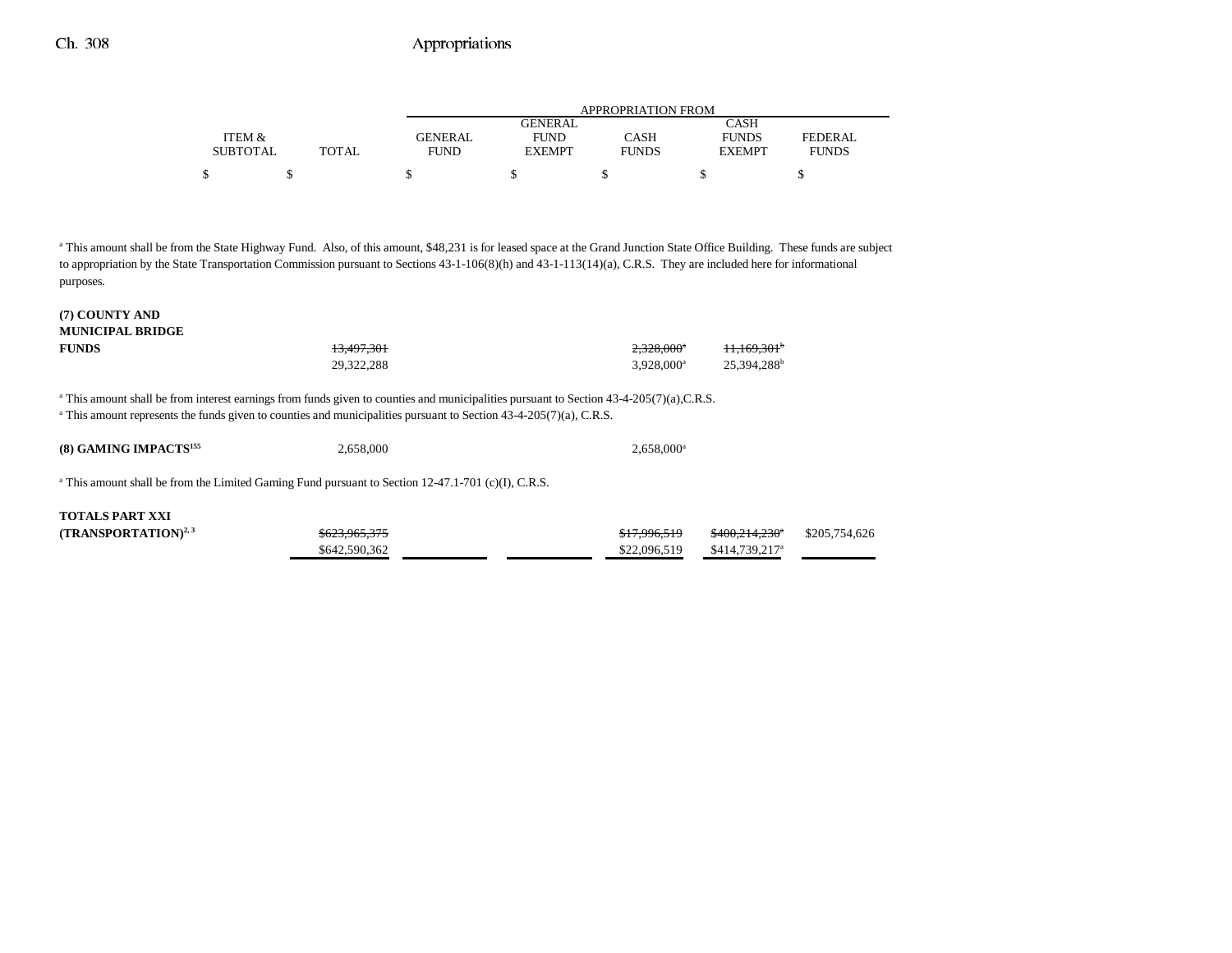<sup>a</sup> Of these amounts, \$2,557,110 contains a (T) notation, \$126,000 contains an (L) notation, and \$287,845 is from the Highway Users Tax Fund pursuant to Section 43-4-201(3)(a), C.R.S.

**FOOTNOTES** -- The following statements are referenced to the numbered footnotes throughout section 2.

- 2 (Governor lined through this provision. See L. 96, p. 2443.)
- 3 All Departments, Totals -- The General Assembly requests that copies of all reports requested in other footnotes contained in this act be delivered to the Joint Budget Committee and the majority and minority leadership in each house of the General Assembly.
- 131 Department of Personnel, Purchasing and State Buildings, Disparity Study; Department of Transportation, Construction, Maintenance and Operations -- It is the intent of the General Assembly that this appropriation be combined with \$450,000 from Department of Transportation for the purpose of conducting a state-wide disparity study. Additionally, the departments should pursue the possibility of contracting with the Department of Higher Education to perform the study.
- 154 Department of Transportation, Administration --The Department is requested to complete state budget forms for Administration personal services that provide information for each office or section within the Administration line item. This information should be sufficiently detailed to allow calculation for Option 8 purposes. PERA and Medicare should also be provided by individual section or office. Additionally, the Department should include subtotals for salary and FTE for each of the offices within the Administration line item information currently supplied.
- 155 Department of Transportation, Gaming Impacts -- It is the intent of the General Assembly that these funds shall remain available until completion of the project or the close of the FY 1998-99, whichever comes first. At project completion or the end of the three year period, unexpended and unencumbered balances shall revert to the Limited Gaming Fund from which they were appropriated.